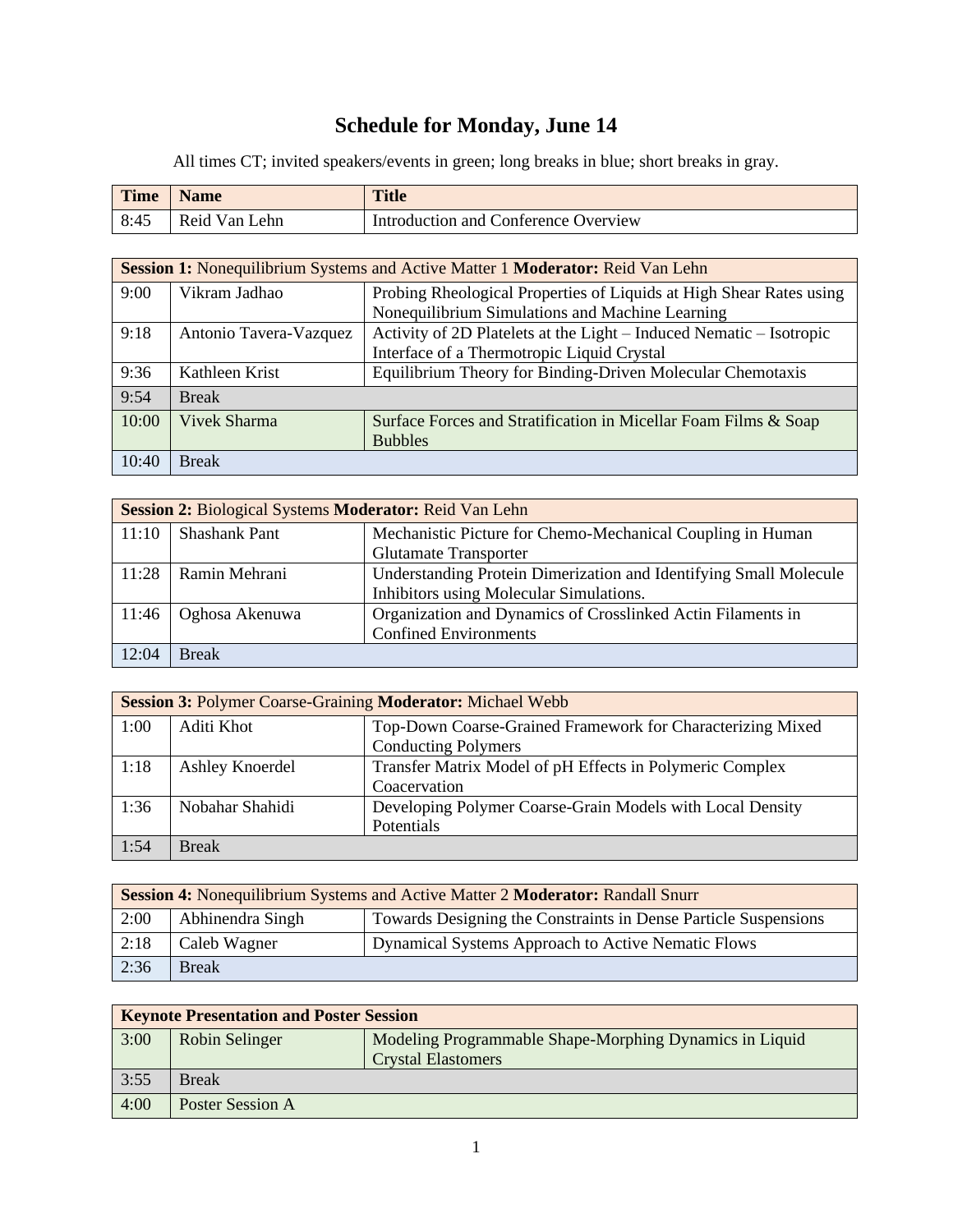# **Schedule for Tuesday, June 15**

All times CT; invited speakers/events in green; long breaks in blue; short breaks in gray.

| <b>Time</b> | <b>Name</b>      | <b>Title</b> |
|-------------|------------------|--------------|
| 8:55        | Reid Van<br>Lehn | Introduction |

| <b>Session 5: Machine Learning and Reaction Predictions Moderator: Nick Jackson</b> |                     |                                                                |
|-------------------------------------------------------------------------------------|---------------------|----------------------------------------------------------------|
| 9:00                                                                                | Nick Iovanac        | Synthesizable by Design: The Importance of Thermodynamics in   |
|                                                                                     |                     | <b>Generative Chemical Models</b>                              |
| 9:18                                                                                | Vinita Boolchandani | Molecular Dynamics Simulations in TensorFlow                   |
| 9:36                                                                                | Sina Chiniforoush   | Theoretical Insights into the Polymerization of rac-Lactide by |
|                                                                                     |                     | <b>Aluminum Indolide Catalysts</b>                             |
| 9:54                                                                                | <b>Break</b>        |                                                                |
| 10:00                                                                               | <b>Brett Savoie</b> | How Things Fall Apart: Discovering New Chemistry with          |
|                                                                                     |                     | <b>Automated Reaction Prediction</b>                           |
| 10:40                                                                               | <b>Break</b>        |                                                                |

| Session 6: Assembly, Adsorption, and Partitioning Moderator: Kevin Hinkle |                        |                                                                |
|---------------------------------------------------------------------------|------------------------|----------------------------------------------------------------|
| 11:10                                                                     | <b>Richard Elliott</b> | On The Fly Second Virial Coefficients                          |
| 11:28                                                                     | Vy (Jasmine) Tran      | Predicting Octanol/Water Partition Coefficients from Molecular |
|                                                                           |                        | <b>Structure</b>                                               |
| 11:46                                                                     | Himanshu Singh         | Finding the Equilibrium Adsorption Morphologies of Surfactant  |
|                                                                           |                        | Molecules at Metal-Water Interfaces via Advanced Molecular     |
|                                                                           |                        | <b>Dynamics Simulations</b>                                    |
| 12:04                                                                     | <b>Break</b>           |                                                                |
| 1:00                                                                      | Julia Dshemuchadse     | Self-Assembly Simulations for Crystal Structure Discovery      |
| 1:40                                                                      | <b>Break</b>           |                                                                |

| <b>Session 7: Porous Materials Moderator: Yamil Colón</b> |                  |                                                                  |
|-----------------------------------------------------------|------------------|------------------------------------------------------------------|
| 1:45                                                      | Bandar Bashmmakh | Krypton, Xenon Separation Performance via DD3R Zeolitic          |
|                                                           |                  | Membrane                                                         |
| 2:03                                                      | Cory Simon       | A Toy Statistical Mechanical Model of Gas Adsorption in a Metal- |
|                                                           |                  | Organic Framework Containing a Rotaxane Molecular Shuttle        |
| 2:21                                                      | <b>Break</b>     |                                                                  |

| <b>Faculty Q&amp;A Panel and Poster Session</b> |                                                                                    |  |
|-------------------------------------------------|------------------------------------------------------------------------------------|--|
| 2:30                                            | Faculty Q&A Panel (Viviana Monje-Galvan, Neeraj Rai, Brett Savoie, Robin Selinger) |  |
| 3:30                                            | <b>Break</b>                                                                       |  |
| 4:00                                            | Poster Session B                                                                   |  |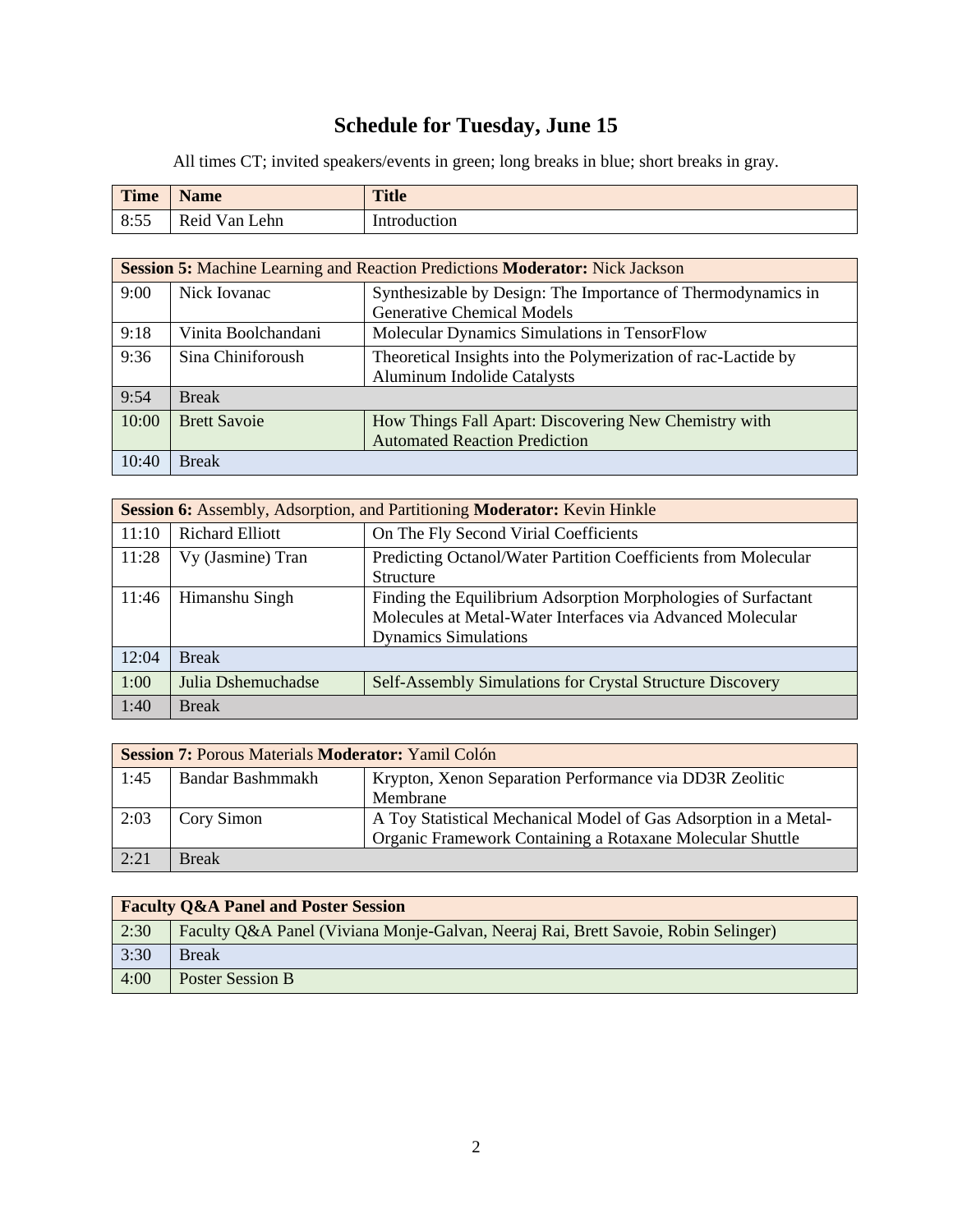# **Schedule for Wednesday, June 16**

|       | <b>Session 8: Polymer Theory Moderator: Charles Sing</b> |                                                                         |  |
|-------|----------------------------------------------------------|-------------------------------------------------------------------------|--|
| 9:00  | <b>Yuecheng Peter</b>                                    | Probing Viscoelastic Hysteresis in Single Polymer Dynamics using Crooks |  |
|       | Zhou                                                     | <b>Fluctuation Theorem</b>                                              |  |
| 9:18  | Liliana Bello                                            | Mechanisms of Diffusive Charge Transport in Redox-Active Polymer        |  |
|       | Fernández                                                | <b>Solutions</b>                                                        |  |
| 9:36  | Miron Kaufman                                            | The Volume Transition in Polymer Gels is Driven by the Crosslinking     |  |
|       |                                                          | Entropy                                                                 |  |
| 9:54  | <b>Break</b>                                             |                                                                         |  |
| 10:00 | Qian Chen                                                | Nanoscale Cinematography of Nanoscale Crystallization and Protein       |  |
|       |                                                          | <b>Fluctuation</b>                                                      |  |
| 10:40 | <b>Break</b>                                             |                                                                         |  |

All times CT; invited speakers/events in green; long breaks in blue; short breaks in gray.

| <b>Session 9: Applications of Machine Learning Moderator: Antonia Statt</b> |               |                                                                            |  |  |
|-----------------------------------------------------------------------------|---------------|----------------------------------------------------------------------------|--|--|
| 11:10                                                                       | Geemi         | Applications of Machine Learning in Coarse-Grained (CG) Molecular          |  |  |
|                                                                             | Wellawatte    | Dynamics (MD)                                                              |  |  |
| 11:28                                                                       | Jiale Shi     | Machine Learning Predicting Adhesive Free Energy of Polymer-Surface        |  |  |
|                                                                             |               | Interaction                                                                |  |  |
| 11:46                                                                       | Carlos Borca  | Smiles4Psi: Automated Conformational Search with a Genetic Algorithm for   |  |  |
|                                                                             |               | <b>Quantum-Mechanical Featurization of Synthetic Polymers</b>              |  |  |
| 12:04                                                                       | <b>Break</b>  |                                                                            |  |  |
|                                                                             |               |                                                                            |  |  |
| <b>Session 10: MOFs and Optical Materials Moderator: Andrew Paluch</b>      |               |                                                                            |  |  |
| 1:00                                                                        | Yamil Colón   | <b>Engineering Entangled Photon Pairs with MOFs</b>                        |  |  |
| 1:18                                                                        | Kaihang Shi   | Two-Dimensional Energy Histograms as Features for Machine Learning to      |  |  |
|                                                                             |               | Predict Adsorption in Metal-Organic Frameworks                             |  |  |
| 1:36                                                                        | Tadej Emersic | Directed Self-Assembly of Blue-Phase Liquid Crystals into Thermally Stable |  |  |
|                                                                             |               | Monocrystals                                                               |  |  |
| 1:54                                                                        | <b>Break</b>  |                                                                            |  |  |

| Session 11: Charged Systems Moderator: Vikram Jadhao |               |                                                                         |  |  |
|------------------------------------------------------|---------------|-------------------------------------------------------------------------|--|--|
| 2:00                                                 | Ning Wang     | Elucidating the Effect of Ionic Liquid Structure on the Separation of   |  |  |
|                                                      |               | Hydrofluorocarbon Mixtures: A Molecular Modeling Study                  |  |  |
| 2:18                                                 | Jason Madinya | Field Theory Description of Polyelectrolyte-Surfactant Coacervate Phase |  |  |
|                                                      |               | <b>Behavior</b>                                                         |  |  |
| 2:36                                                 | <b>Break</b>  |                                                                         |  |  |

| Session 12: Coarse-Grained Modeling of Soft Materials Moderator: Reid Van Lehn |                     |                                                                         |  |  |
|--------------------------------------------------------------------------------|---------------------|-------------------------------------------------------------------------|--|--|
|                                                                                | $3:00$   Xueying Ko | Adsorption Behavior of Corrosion Inhibitors on Partial Metal Surfaces   |  |  |
|                                                                                |                     | <b>Studied using Molecular Simulations</b>                              |  |  |
|                                                                                | $3:18$ Tianyuan Pan | Interaction Potential for Coarse-Grained Models of Bottlebrush Polymers |  |  |